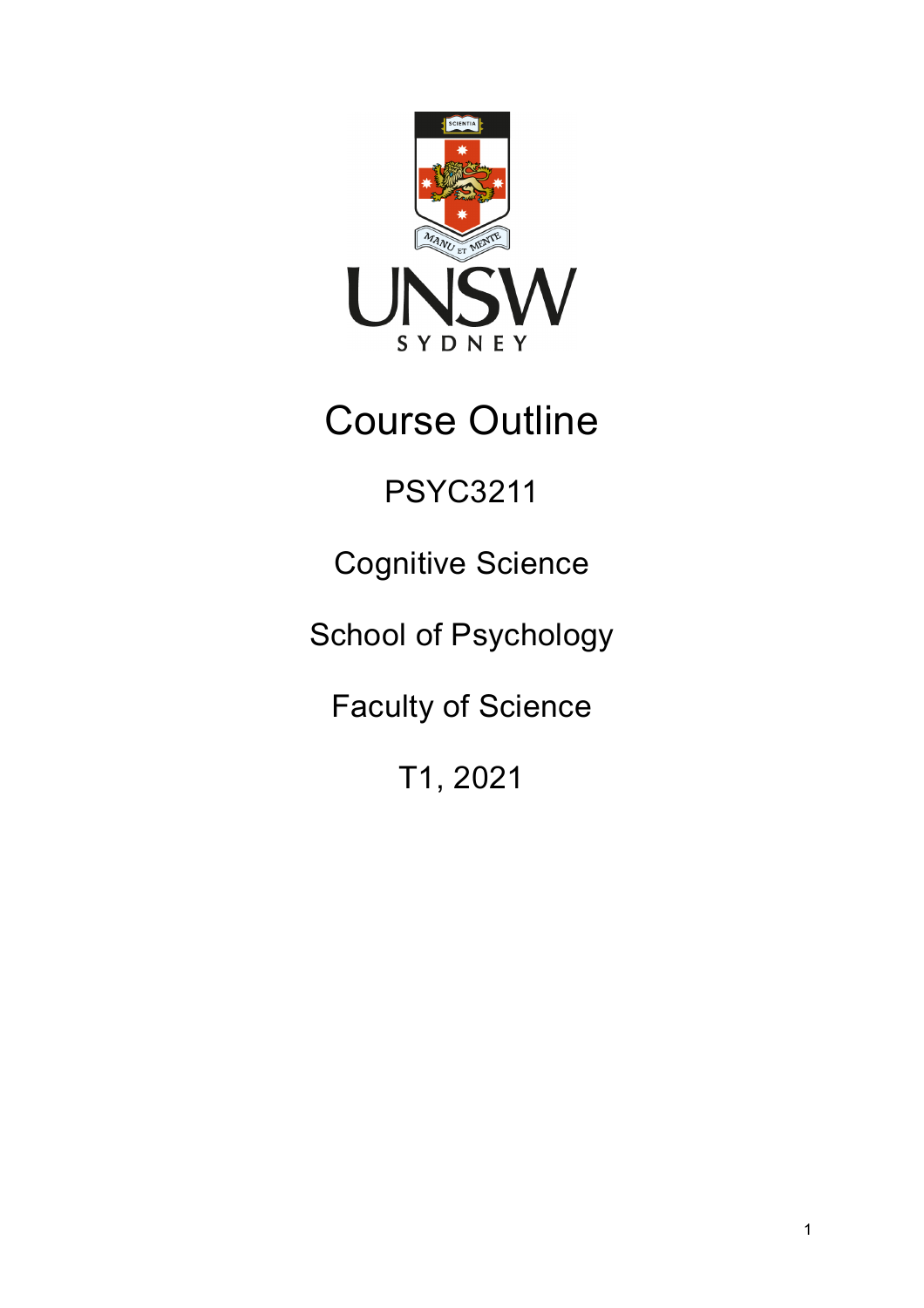## **1. Staff**

| <b>Position</b>    | <b>Name</b>                           | <b>Email</b>                                            | <b>Consultation</b><br>times & locations | <b>Contact</b><br><b>Details</b> |
|--------------------|---------------------------------------|---------------------------------------------------------|------------------------------------------|----------------------------------|
| Course<br>Convenor | Prof Mike Le Pelley                   | m.lepelley@unsw.edu.au                                  | By appointment<br>Mathews 1003           | 9065 1458                        |
| Lecturers          | Prof Ben Newell                       | ben.newell@unsw.edu.au                                  | By appointment<br>Mathews 701            |                                  |
|                    | Prof Brett Hayes                      | b.hayes@unsw.edu.au                                     | By appointment<br>Mathews 713            | 9065 9459                        |
|                    | A/Prof Chris Donkin                   | c.donkin@unsw.edu.au                                    | By appointment<br>Mathews 706            |                                  |
| <b>Tutors</b>      | Mr Joel Holwerda<br>Ms Sandra Lagator | j.holwerda@unsw.edu.au<br>s.lagator@student.unsw.edu.au |                                          |                                  |

### **2. Course information**

| Units of credit:                     | 6                     |
|--------------------------------------|-----------------------|
| Pre-requisite(s):                    | PSYC2001 and PSYC2071 |
| <b>Teaching times and locations:</b> | PSYC3211 Timetable    |

#### **2.1 Course summary**

This course will provide you with an advanced-level understanding of the current theories, methods and controversies in four key areas of cognitive psychology: 1) *Judgment and Decision-making*; 2) *Theory and Models*; 3) *Categorisation and Reasoning*; and (4) *Intelligence and Thinking*. The *Judgment and Decision-making* strand asks and answers questions like: Do we make rational decisions? Are we constrained to fall prey to systematic biases when we make judgments? Are we risk averse and if so what does that mean? It will also cover the burgeoning field of "behavioural insights" and the tools to 'nudge' people to change their behaviour. The *Theory and Models* strand focuses on the development and testing of computational models of cognitive processes, with an emphasis on models of working memory and long-term memory. The component is focused on how quantitative instantiations of models are necessary to provide a rigorous test of psychological theories. The *Categorisation and Reasoning* strand examines how and why people organise things in their physical and social environment into groups (e.g., dogs vs. cats, male vs. female, left-wing politician vs. right-wing politician?), and how they use such knowledge to reason and make predictions. The *Intelligence and Thinking* strand will address questions like: What is intelligence? Do IQ tests really measure intelligence (and if not, what DO they measure)? How do people use their past experience to solve new problems?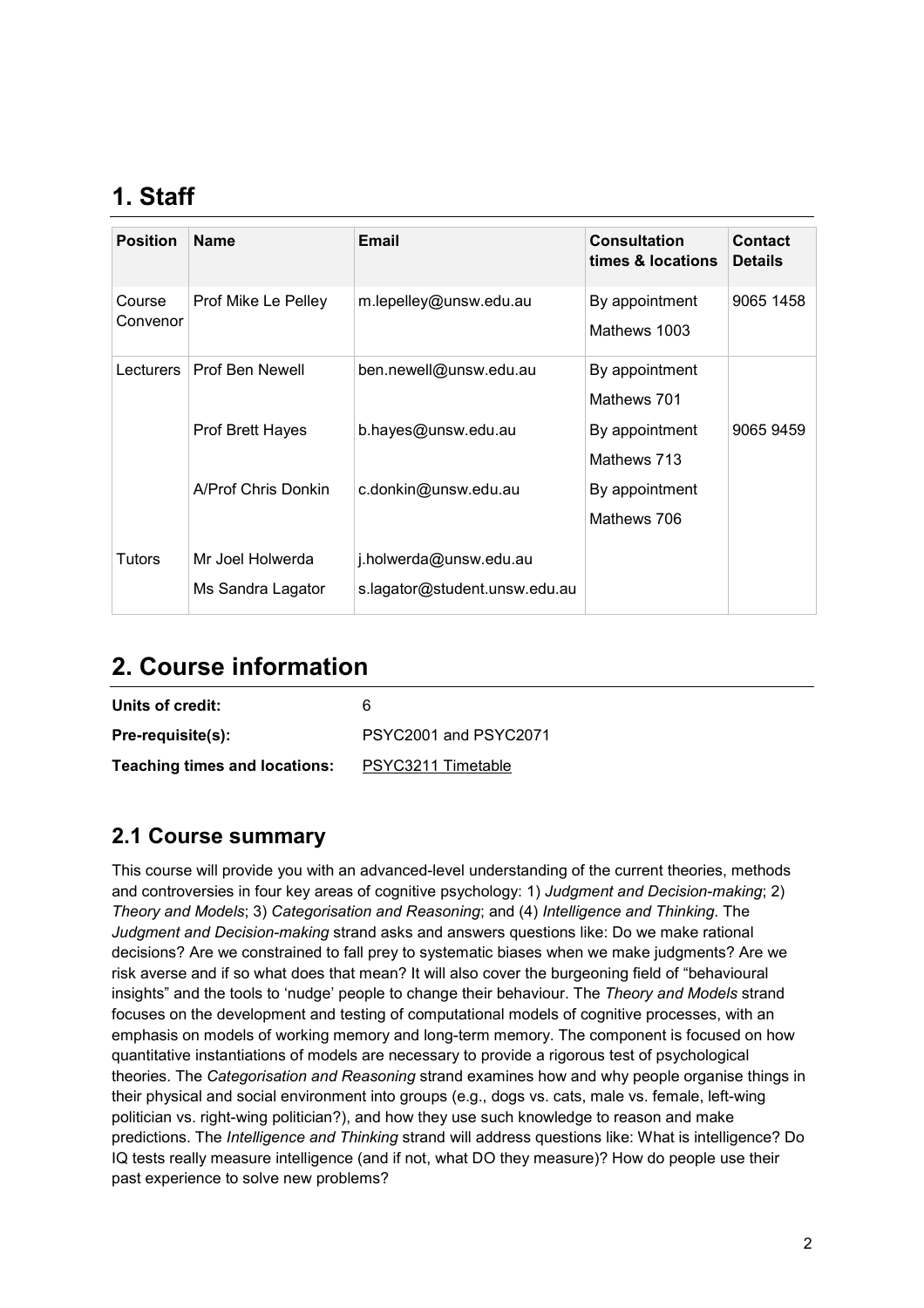#### **2.2 Course aims**

This course aims to provide you with an advanced-level understanding of the current theories, methods and controversies in four key areas of cognitive psychology: 1) Judgment and Decisionmaking; 2) Theory and Models; 3) Categorisation and Reasoning; and (4) Intelligence and Thinking. It will equip you with a broad understanding of the core principles of cognition, and give you the tools to think about how to improve reasoning, decision and memory processes across a range of applied areas (e.g., medical, legal, environmental and financial).

### **2.3 Course learning outcomes (CLO)**

At the successful completion of this course the student should be able to:

- 1. Demonstrate an advanced understanding of historical perspectives, key topics and empirical research in cognitive science.
- 2. Describe, apply and evaluate research methods used in cognitive science.
- 3. Apply critical thinking skills in order to intellectually engage with literature, differentiate quality empirical evidence from speculation, develop an argument and critique those of others.
- 4. Demonstrate effective scientific communication skills and collaborate ethically and efficiently in a group.
- 5. Demonstrate knowledge of how key topics in cognitive science are linked and how they can be integrated to solve applied problems.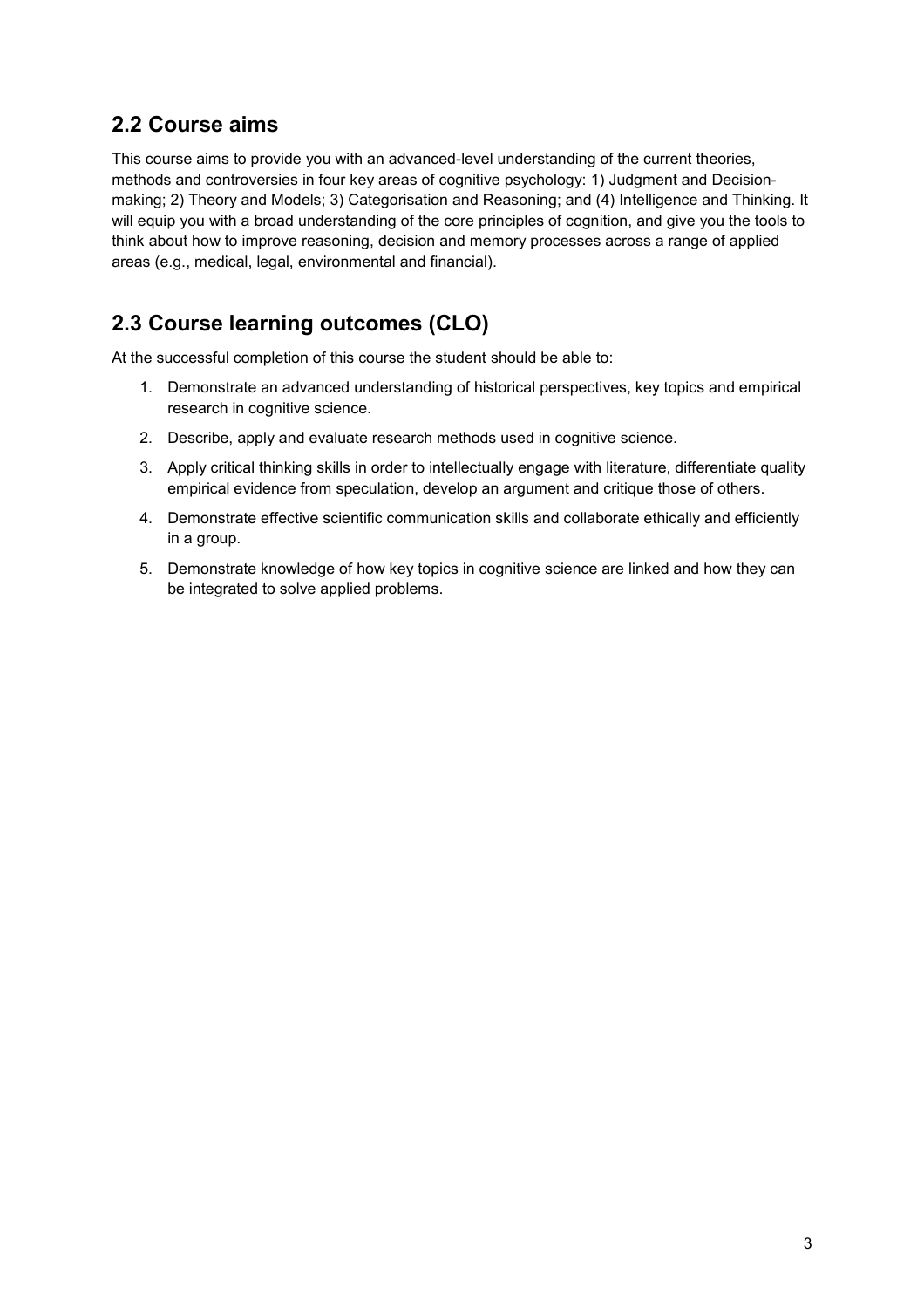|            | <b>Program Learning Outcomes</b>                            |                                                             |                                                                |                                                                |                                                    |                                                                |                                                     |
|------------|-------------------------------------------------------------|-------------------------------------------------------------|----------------------------------------------------------------|----------------------------------------------------------------|----------------------------------------------------|----------------------------------------------------------------|-----------------------------------------------------|
| <b>CLO</b> | 1. Knowledge                                                | 2. Research<br>Methods                                      | 3. Critical<br><b>Thinking Skills</b>                          | 4. Values and<br><b>Ethics</b>                                 | 5. Communication,<br>Interpersonal and<br>Teamwork | 6. Application                                                 | <b>Assessment</b>                                   |
| 1.         | Lectures, tutorials,<br>online modules,<br>revision quizzes | Lectures, tutorials,<br>online modules,<br>revision quizzes |                                                                |                                                                |                                                    |                                                                | Mid-session exam,<br>Final exam                     |
| 2.         | Lectures, tutorials,<br>online modules,<br>revision quizzes | Lectures, tutorials,<br>online modules,<br>revision quizzes | Lectures,<br>tutorials, online<br>modules, revision<br>quizzes |                                                                | Tutorials,<br>presentations,<br>online activities  | Lectures,<br>tutorials, online<br>modules, revision<br>quizzes | Mid-session exam,<br>Research Report,<br>Final exam |
| 3.         | Lectures, tutorials,<br>online modules,<br>revision quizzes | Lectures, tutorials,<br>online modules,<br>revision quizzes | Lectures,<br>tutorials, online<br>modules, revision<br>quizzes |                                                                | Tutorials,<br>presentations,<br>online activities  |                                                                | Mid-session exam,<br>Research Report,<br>Final exam |
| 4.         |                                                             |                                                             |                                                                |                                                                | Tutorials,<br>presentations,<br>online activities  |                                                                | Research Report                                     |
| 5.         | Lectures, tutorials,<br>online modules,<br>revision quizzes |                                                             |                                                                | Lectures,<br>tutorials, online<br>modules, revision<br>quizzes |                                                    | Lectures,<br>tutorials, online<br>modules, revision<br>quizzes | Mid-session exam,<br>Research Report,<br>Final exam |

## **2.4 Relationship between course and program learning outcomes and assessments**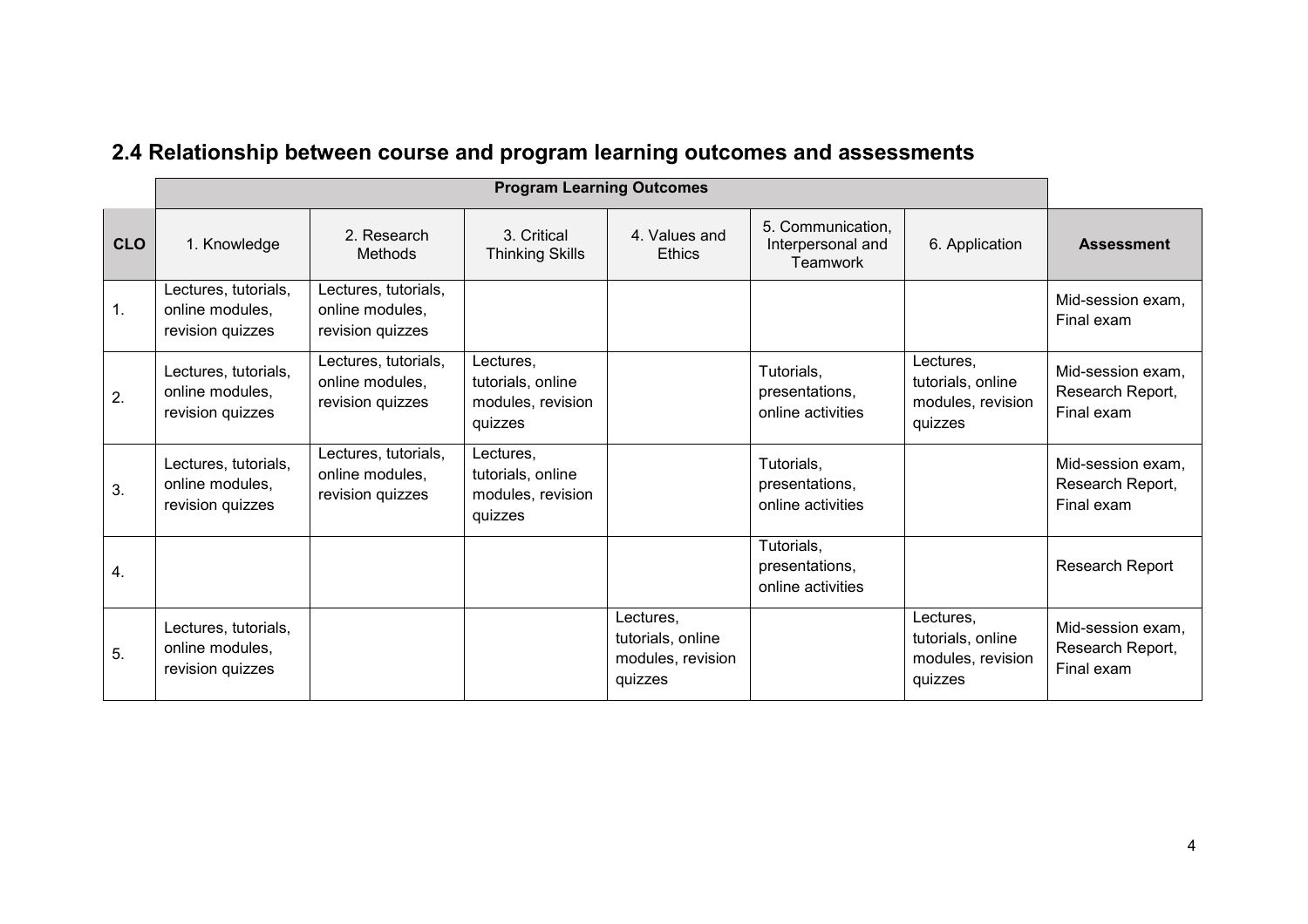## **3. Strategies and approaches to learning**

#### **3.1 Learning and teaching activities**

This course provides an advanced treatment of cognitive psychology. It follows on, and assumes knowledge, from PSYC2071 Perception and Cognition.

**Lectures:** The primary objective of the lecture course is to investigate cognition in depth and to relate different areas of cognition to each other. You should come away from the course with a good understanding of the main issues in current research on categorisation, reasoning, memory, intelligence and decision making. The main aim is to provide a conceptual understanding of the issues. The mid-session and final exam will test this understanding. We shall attempt to pose questions in these exams that test your conceptual understanding rather than your ability to reproduce the lecture notes.

**Tutorials:** The tutorials will be a combination of demonstrations of 'classic' experimental phenomena, hands-on implementation of computational tools, and the opportunity to devise a research proposal for a new experiment. As such the tutorials teach specific skills that are of central importance to cognitive scientists. These are: 1) to critically evaluate empirical findings and journal articles; 2) to design novel tests of existing theories and to understand how those tests might be implemented in laboratory-based experiments.

#### **3.2 Expectations of students**

It is expected that students are aware of UNSW Assessment policy and understand how to apply for special consideration if they are unable to complete an assignment/exam due to illness and/or misadventure.

It is expected that students have read through the School of Psychology Student Guide.

All news updates and announcements will be made on the 'Announcements' forum on the Moodle page and/or by email. It is the student's responsibility to check Moodle and their student emails regularly to keep up to date.

The final exam for this course will be run online. Students should not arrange periods in which they will be unavailable during the UNSW exam period until the date of the final exam has been released. Students who arrange conflicting events prior to the release of the final exam date will not be granted consideration in the event they are scheduled to be unavailable when the final exam is to occur.

Students registered with Disability Support Services must contact the course co-ordinator immediately if they intend to request any special arrangements for later in the course, or if any special arrangements need to be made regarding access to the course material. Letters of support must be emailed to the course coordinator as soon as they are made available.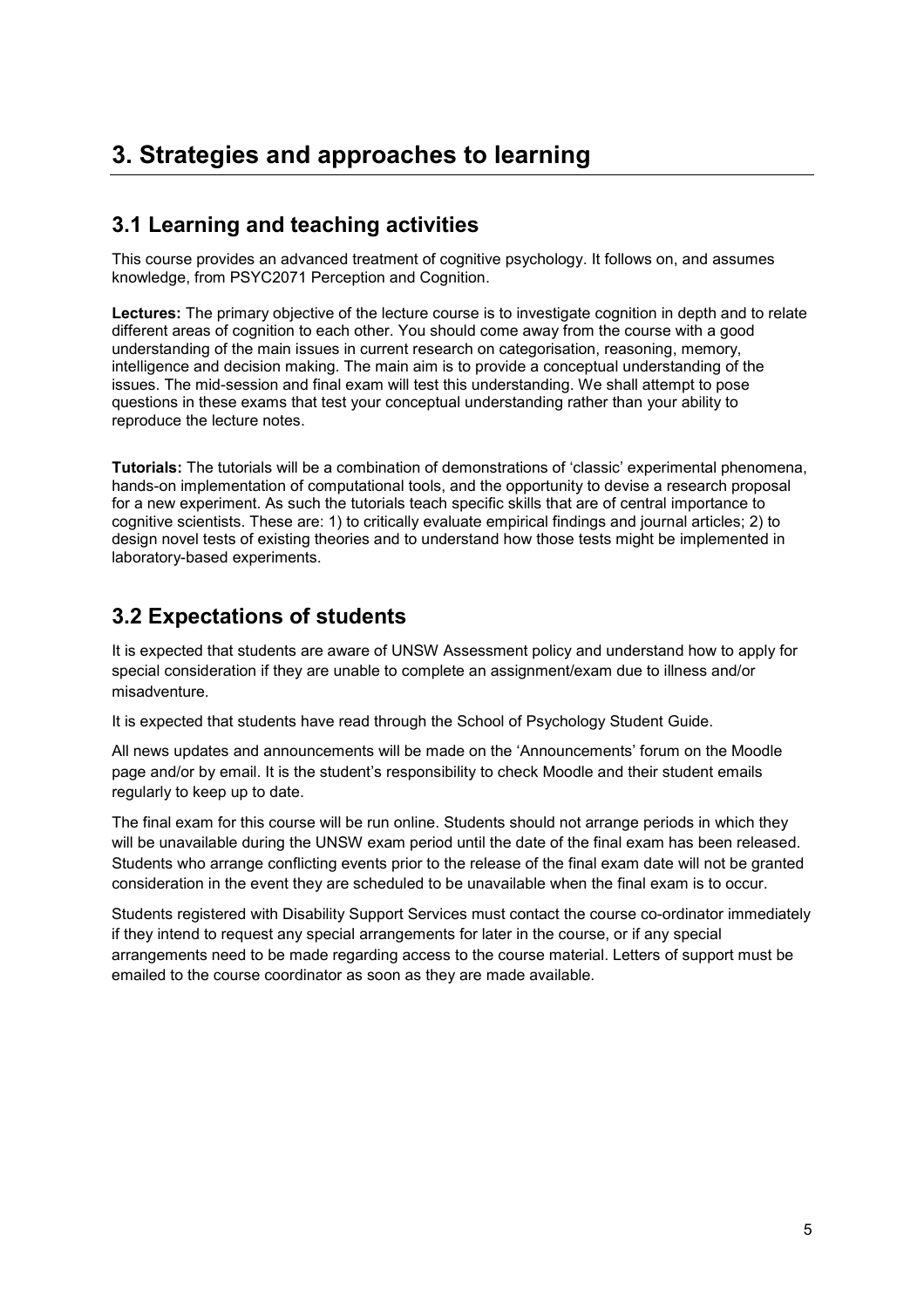### **4. Course schedule and structure**

Each week this course typically consists of 2-3 hours of lecture material, 2 hours of tutorials, and 8 hours of online modules and/or self-determined activities (i.e. reading, work on assessments, exam preparation and revision).

In the table below, **"Live lectures"** will be delivered live by the lecturers in the scheduled lecture slot (Monday 1-2pm, Friday 9-10am) via Blackboard Collaborate – a link will be provided on the PSYC3211 Moodle page. We plan to record these "live" lectures so that students can re-access them for revision purposes; please note, however, that we cannot guarantee that recording will be successful, so you should plan to listen to the live lectures as they are delivered.

**"Pre-recorded"** lectures will be made available on the PSYC3211 Moodle page. You should listen to these lectures in your own time, at the appropriate place in the lecture series. For example, you should listen to the pre-recorded Categorisation & Reasoning (3) lecture after the live Categorisation & Reasoning (2) lecture and before the live Categorisation & Reasoning (4) lecture.

| Week        | Live lectures                                                                      | <b>Pre-recorded lectures</b> | <b>Revision quizzes</b>              | <b>Tutorial topics</b>                                                    | <b>Online modules</b>                          | <b>Self-determined activities</b>                                                 |
|-------------|------------------------------------------------------------------------------------|------------------------------|--------------------------------------|---------------------------------------------------------------------------|------------------------------------------------|-----------------------------------------------------------------------------------|
| <b>Wk 1</b> | Mon 15/02: Judgment & Decision Making 1<br>Fri 19/02: Judgment & Decision Making 2 |                              | Lecturer-created<br>revision quizzes | No tutorial                                                               |                                                | Assigned readings                                                                 |
| <b>Wk 2</b> | Mon 22/02: Judgment & Decision Making 3<br>Fri 26/02: Judgment & Decision Making 4 |                              | Lecturer-created<br>revision quizzes | Research proposal:<br>Background, design &<br>methods                     | Judgment &<br>Decision Making<br>Online Module | Assigned readings; revision;<br>mid-session exam prep                             |
| Wk 3        | Mon 01/03: Judgment & Decision Making 5<br>Fri 05/03: Categorisation & Reasoning 1 | Judgment & Decision Making 6 | Lecturer-created<br>revision quizzes | Categorisation & Reasoning<br>practical                                   |                                                | Assigned readings; revision;<br>mid-session exam prep;<br>work on research report |
| Wk 4        | Mon 08/03: Categorisation & Reasoning 2<br>Fri 12/03: Categorisation & Reasoning 3 | Categorisation & Reasoning 4 | Lecturer-created<br>revision quizzes | Mid-session exam on<br>Decision Making (online,<br>held in tutorial time) |                                                | Assigned readings; revision;<br>work on research report                           |
| <b>Wk 5</b> | Mon 15/03: Categorisation & Reasoning 5<br>Fri 19/03: Theory & Models 1            |                              | Lecturer-created<br>revision quizzes | Research proposal:<br>Discussion of report writing                        |                                                | Assigned readings; revision;<br>work on research report                           |
| Wk 6        |                                                                                    |                              |                                      |                                                                           |                                                |                                                                                   |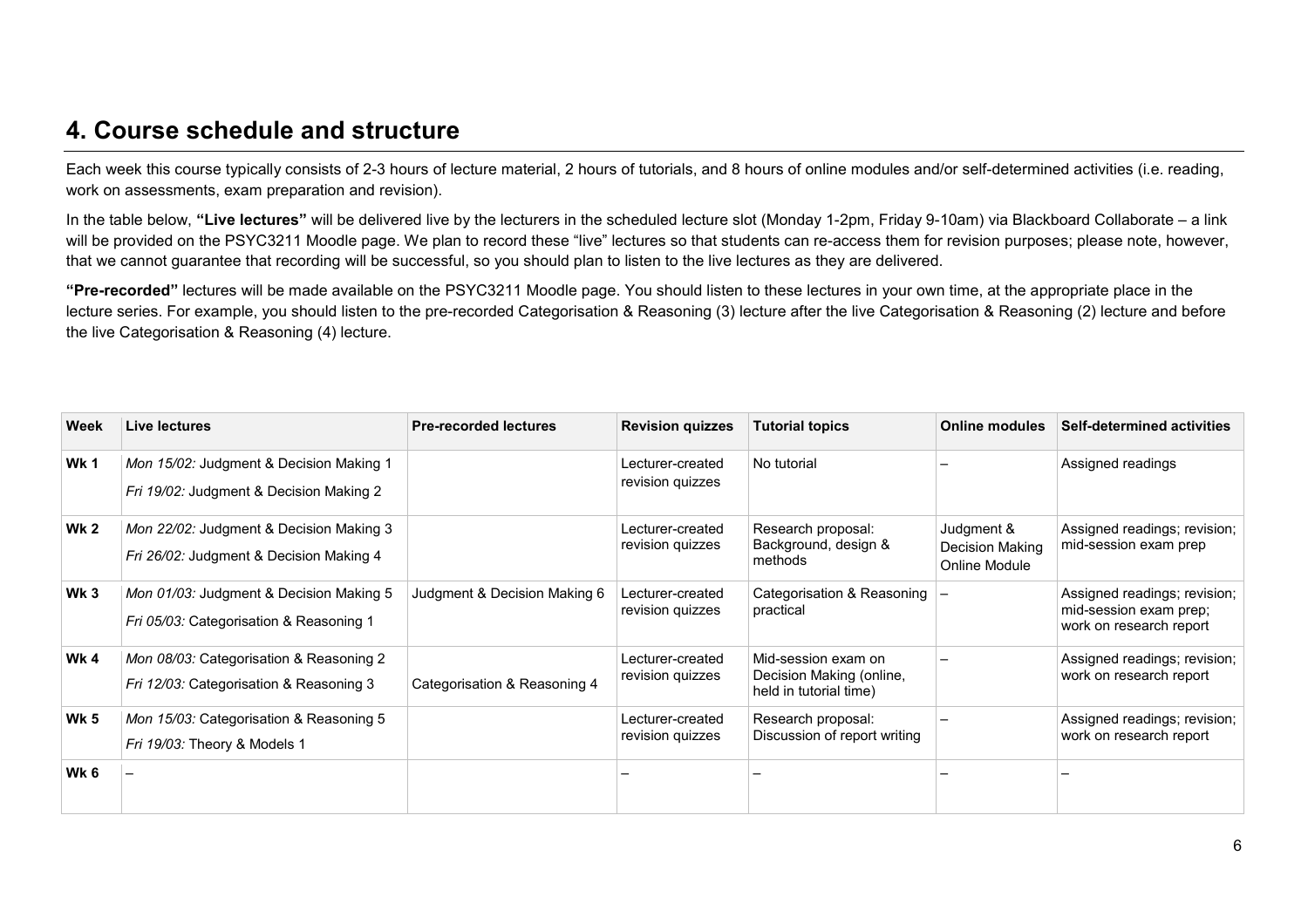| <b>Wk 7</b>         | Mon 29/03: Theory & Models 2<br><b>NO FRIDAY LECTURE</b>                     | Theory & Models 3         | Lecturer-created<br>revision quizzes | Research proposal: Group<br>discussion about research<br>proposals and presentations |                                                    | Assigned readings; revision;<br>work on research report;<br>work on group presentation. |
|---------------------|------------------------------------------------------------------------------|---------------------------|--------------------------------------|--------------------------------------------------------------------------------------|----------------------------------------------------|-----------------------------------------------------------------------------------------|
| <b>Wk 8</b>         | NO MONDAY LECTURE<br>Fri 09/04: Theory & Models 5                            | Theory & Models 4         | Lecturer-created<br>revision quizzes | Theory & Models:<br>Discussion of a paper (to be<br>assigned).                       |                                                    | Assigned readings; revision;<br>work on research report;<br>final exam prep.            |
| Wk 9                | Mon 12/04: Intelligence & Thinking 1<br>Fri 16/04: Intelligence & Thinking 3 | Intelligence & Thinking 2 | Lecturer-created<br>revision quizzes | Research proposal: Group<br>presentations                                            |                                                    | Assigned readings; revision;<br>work on research report;<br>final exam prep.            |
| <b>Wk 10</b>        | Mon 19/04: Intelligence & Thinking 4<br>Fri 23/04: Intelligence & Thinking 6 | Intelligence & Thinking 5 | Lecturer-created<br>revision quizzes | No tutorial                                                                          | Intelligence &<br><b>Thinking Online</b><br>Module | Assigned readings; revision;<br>work on research report;<br>final exam prep.            |
| <b>Study period</b> |                                                                              |                           |                                      |                                                                                      |                                                    | Exam preparation, revision                                                              |
| 24/04/2021          |                                                                              |                           |                                      |                                                                                      |                                                    |                                                                                         |
| <b>Exam period</b>  |                                                                              |                           |                                      |                                                                                      |                                                    | Exam preparation, revision                                                              |
| 30/04 to 13/05 2021 |                                                                              |                           |                                      |                                                                                      |                                                    |                                                                                         |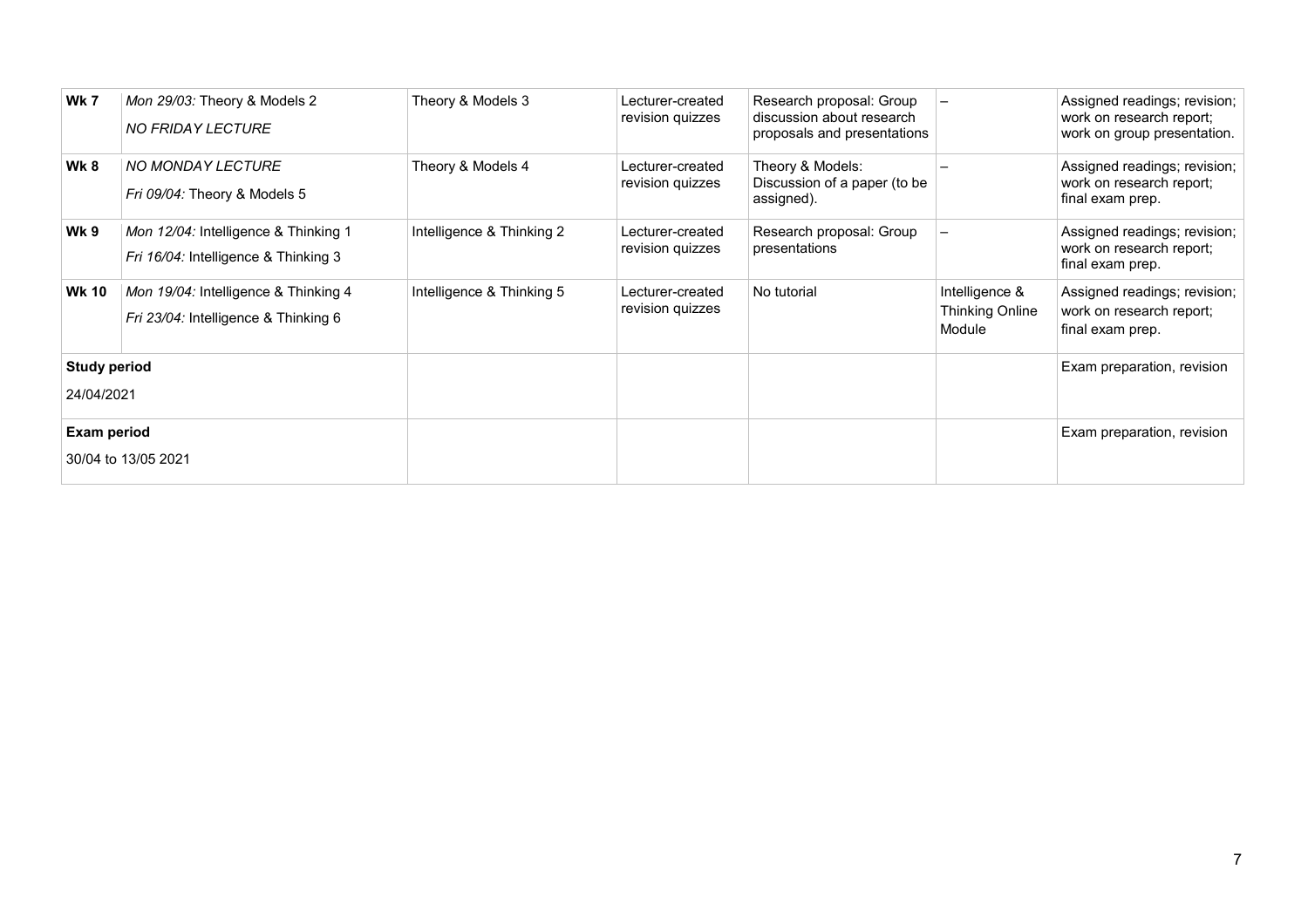### **5. Assessment**

#### **5.1 Assessment tasks**

All assessments in this course have been designed and implemented in accordance with UNSW Assessment Policy.

| <b>Assessment task</b>                                                         | Length        | Weight         | <b>Mark</b> | Due date        |
|--------------------------------------------------------------------------------|---------------|----------------|-------------|-----------------|
| <b>Assessment 1:</b> Topic revision quizzes (MCQ)                              | 3-5 MCQ       | 0% (formative) | N/A         | N/A             |
| <b>Assessment 2: Mid-session exam</b>                                          | 1 hour        | 15%            | /100        | Week 4 tutorial |
| <b>Assessment 3: Experimental research</b><br>proposal and group presentation. | 1750<br>Words | 40%            | /100        | 22/04/2021      |
| <b>Assessment 4: Final exam</b>                                                | 2 hours       | 45%            | /100        | Exam period     |

**Assessment 2:** A mid-session exam in Week 4 will be worth 15% of the total mark. The exam will run online, and will be conducted during the Week 4 tutorial session. This will assess the course content from the lectures on the first topic taught in the course (*Judgment and Decision Making*). You will be required to answer two short-answer essay questions.

**Assessment 3:** The Written Assignment will begin in the tutorial in Week 3 and will be due by midnight on Thursday 22<sup>rd</sup> April, Week 10. In this assignment you will work in groups to design an experiment, and will write up an INDIVIDUAL research proposal in which you describe the experiment, the results that you would expect (and how you would analyse them), and the implications of the expected findings. This assignment has a limit of 1750 words. You will also give an oral presentation on your proposal in groups, during the Week 9 tutorial. The report is worth 30% of the total mark and the presentation is worth 10%.

**Assessment 4:** The final exam will be worth 45% of the total mark – it will assess content from topics not assessed by the Mid-session exam. You will be required to answer two short-answer essay questions for each lecture topic (*Categorisation and Reasoning*; *Theory and Models*; *Intelligence and Thinking*). The exam will be run online during the UNSW Exam Period.

**UNSW grading system:** <https://student.unsw.edu.au/grades>

**UNSW assessment policy**: <https://student.unsw.edu.au/assessment>

#### **5.2 Assessment criteria and standards**

Further details and marking criteria for each assessment will be provided to students closer to the assessment release date (see 4.1: UNSW Assessment Design Procedure).

#### **5.3 Submission of assessment tasks**

**Research proposal:** In accordance with UNSW Assessment Policy this must be submitted online via Turnitin. No paper or emailed copies will be accepted.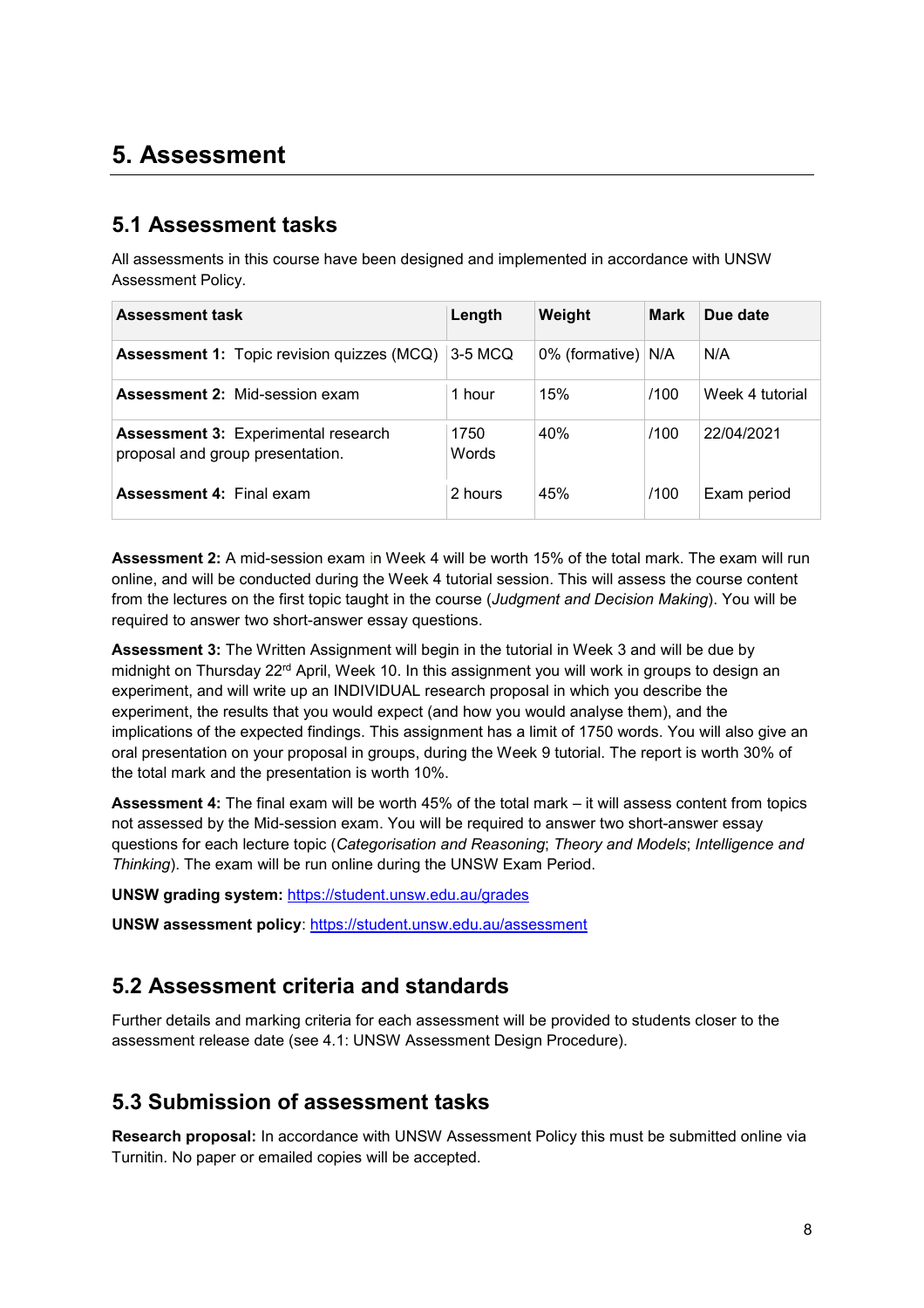**Group presentation of research proposal:** This will be delivered either in-person or through live online presentation, depending on whether your tutorial session is in-person or online.

**Late penalties**: deduction of marks for late submissions will be in accordance with School policy (see: [Psychology Student Guide\)](https://moodle.telt.unsw.edu.au/mod/resource/view.php?id=1630526).

**Special Consideration:** Students who are unable to complete an assessment task by the assigned due date can apply for special consideration. Students should also note that UNSW has a Fit to Sit/Submit rule for all assessments. If a student wishes to submit an application for special consideration for an exam or assessment, the application must be submitted prior to the start of the exam or before an assessment is submitted. If a student sits the exam/submits an assignment, they are declaring themselves well enough to do so and are unable to subsequently apply for special consideration. If a student becomes ill on the day of the exam, they must provide evidence dated within 24 hours of the exam, with their application.

Special consideration applications must be submitted to the online portal along with Third Party supporting documentation. Students who have experienced significant illness or misadventure during the assessment period may be eligible. Only circumstances deemed to be outside of the student's control are eligible for special consideration. Except in unusual circumstances, the duration of circumstances impacting academic work must be more than 3 consecutive days, or a total of 5 days within the teaching period. If the special consideration application is approved, students may be given an extended due date, or an alternative assessment/supplementary examination may be set. For more information see [https://student.unsw.edu.au/special-consideration.](https://student.unsw.edu.au/special-consideration)

**Alternative assessments**: will be subject to approval and implemented in accordance with UNSW Assessment Implementation Procedure.

**Supplementary examinations:** will be made available for students with approved special consideration application and implemented in accordance with UNSW Assessment Policy.

#### **5.4. Feedback on assessment**

Feedback on all pieces of assessment in this course will be provided in accordance with UNSW Assessment Policy.

| <b>Assessment</b>      | When       | Who       | Where  | How    |
|------------------------|------------|-----------|--------|--------|
| Topic revision quizzes | Immediate  | Lecturers | Online | Moodle |
| Mid-session exam       | 26/03/2021 | Le Pelley | Online | Moodle |
| Research proposal      | 07/05/2021 | Tutors    | Online | Moodle |
| Final exam             | N/A        | N/A       | N/A    | N/A    |

### **6. Academic integrity, referencing and plagiarism**

The APA (7<sup>th</sup> edition) referencing style is to be adopted in this course. Students should consult the publication manual itself (rather than third party interpretations of it) in order to properly adhere to APA style conventions. Students do not need to purchase a copy of the manual, it is available in the library or online. This resource is used by assessment markers and should be the only resource used by students to ensure they adopt this style appropriately:

#### **[APA 7th edition.](https://apastyle.apa.org/products/publication-manual-7th-edition)**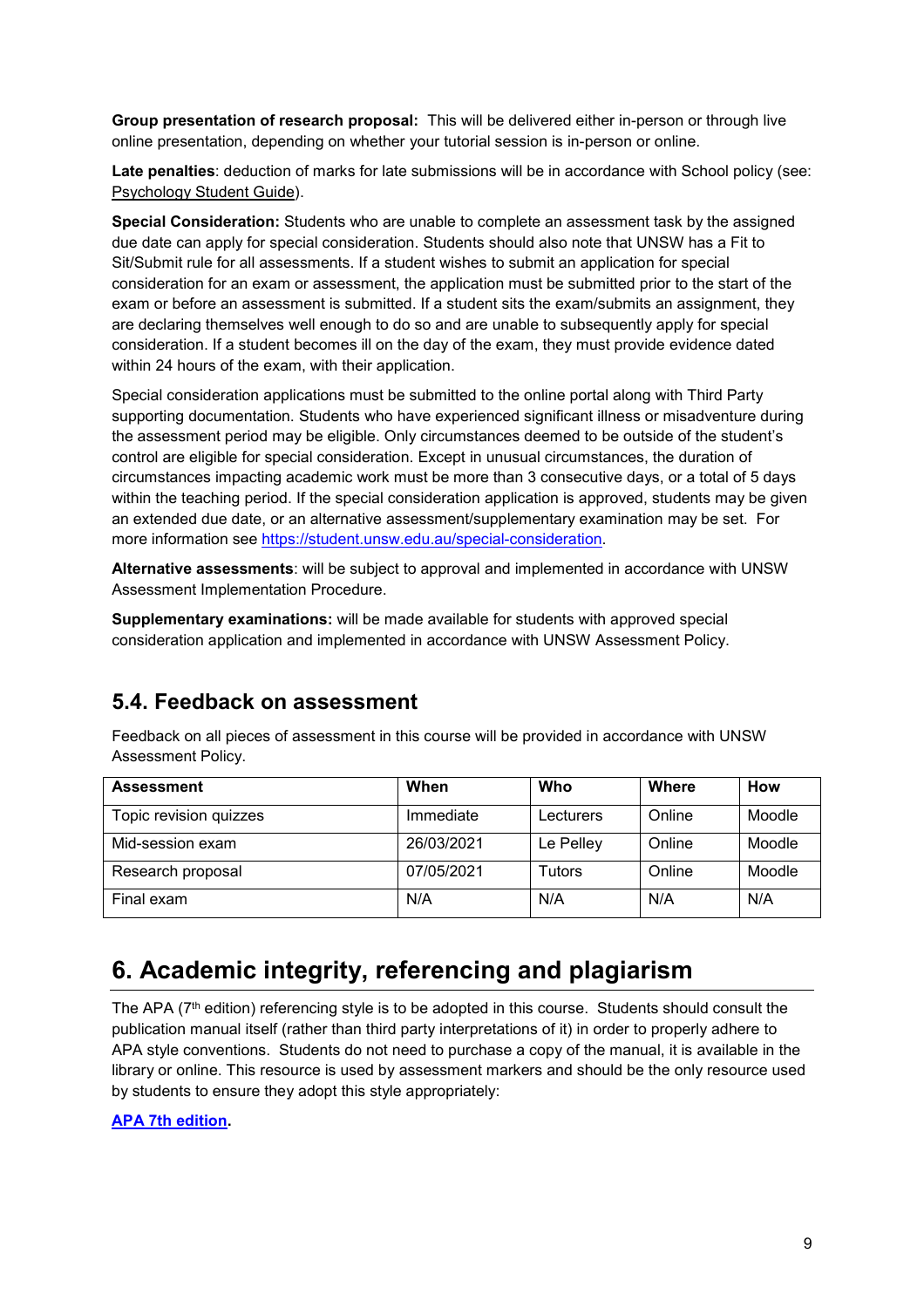**Referencing** is a way of acknowledging the sources of information that you use to research your assignments. You need to provide a reference whenever you draw on someone else's words, ideas or research. Not referencing other people's work can constitute plagiarism.

Further information about referencing styles can be located at <https://student.unsw.edu.au/referencing>

**Academic integrity** is fundamental to success at university. Academic integrity can be defined as a commitment to six fundamental values in academic pursuits**:** honesty, trust, fairness, respect, responsibility and courage.*[1](#page-9-0)* At UNSW, this means that your work must be your own, and others' ideas should be appropriately acknowledged. If you don't follow these rules, plagiarism may be detected in your work.

Further information about academic integrity and **plagiarism** can be located at:

- The *Current Students* site <https://student.unsw.edu.au/plagiarism>*,* and
- The *ELISE* training site <http://subjectguides.library.unsw.edu.au/elise>

The *Conduct and Integrity Unit* provides further resources to assist you to understand your conduct obligations as a student: [https://student.unsw.edu.au/conduct.](https://student.unsw.edu.au/conduct)

| <b>Textbook (suggested)</b>       | A suggested text for the Intelligence component is: Mackintosh,<br>N. IQ and Human Intelligence 2e |
|-----------------------------------|----------------------------------------------------------------------------------------------------|
|                                   | A suggested text for the Decision Making component is Newell et                                    |
|                                   | al. Straight Choices: The Psychology of Decision Making 2e                                         |
| <b>Course information</b>         | Available on Moodle                                                                                |
| <b>Required readings</b>          | Specific readings will be provided during the course lectures and                                  |
|                                   | tutorials.                                                                                         |
|                                   | <b>School of Psychology Student Guide.</b>                                                         |
| <b>Recommended internet sites</b> | <b>UNSW Library</b>                                                                                |
|                                   |                                                                                                    |
|                                   | <b>UNSW Learning Centre</b>                                                                        |
|                                   | <b>ELISE</b>                                                                                       |
|                                   | <b>Turnitin</b>                                                                                    |
|                                   | <b>Student Code of Conduct</b>                                                                     |
|                                   | Policy concerning academic honesty                                                                 |
|                                   | <b>Email policy</b>                                                                                |
|                                   | <b>UNSW Anti-racism policy statement</b>                                                           |
|                                   | <b>UNSW Equity and Diversity policy statement</b>                                                  |
|                                   | <b>UNSW Equal opportunity in education policy statement</b>                                        |

## **7. Readings and resources**

j

<span id="page-9-0"></span><sup>1</sup> International Center for Academic Integrity, 'The Fundamental Values of Academic Integrity', T. Fishman (ed), Clemson University, 2013.